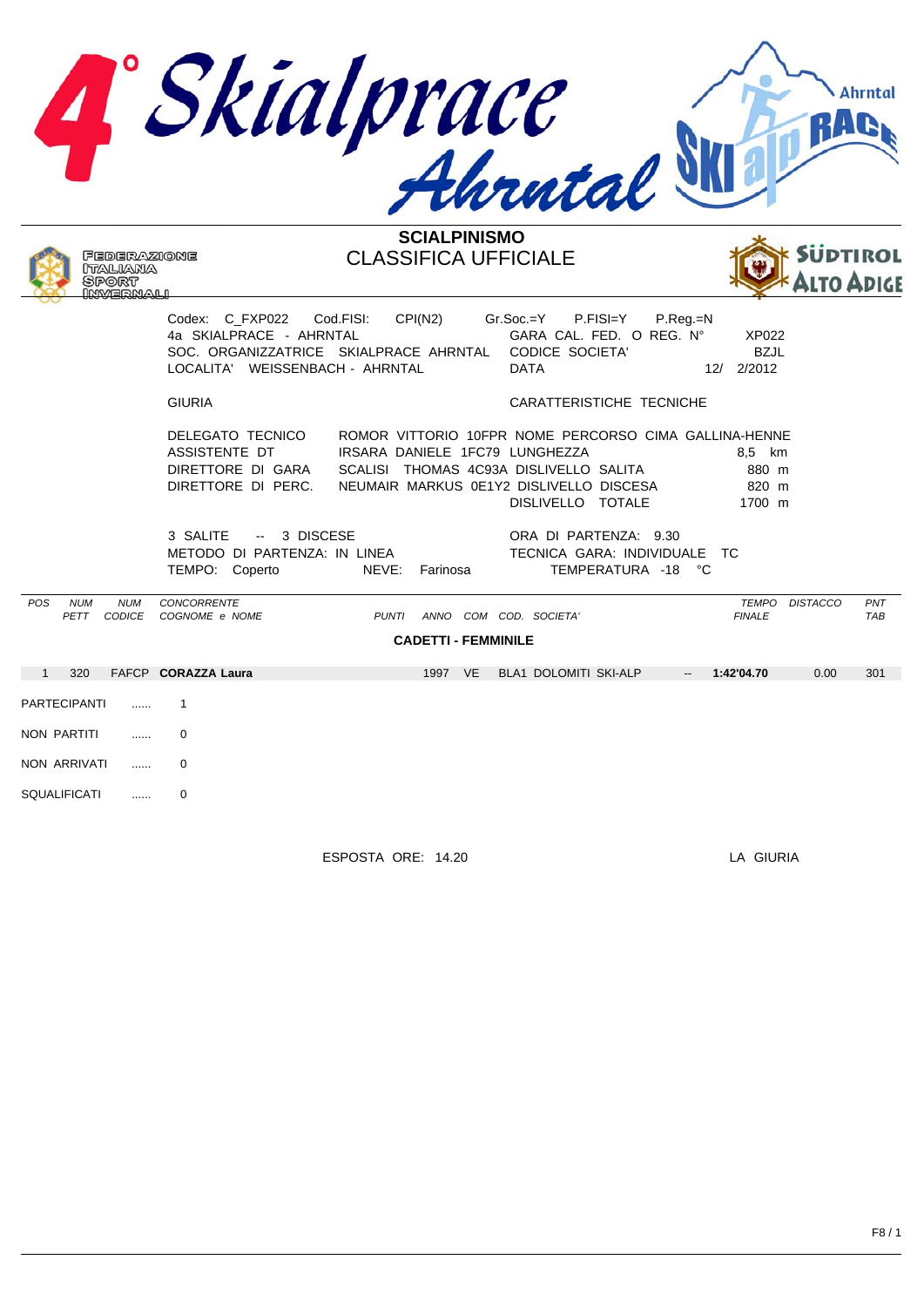



## **SCIALPINISMO**  CLASSIFICA UFFICIALE



|                |                                                                                                                                                          | <b>NAMGERMAN</b>          |                                                                                                                         |                              |         |           |                             |                                                                                                                                                             |                               |                                    | <b>ALIVAPIGE</b> |                   |  |  |
|----------------|----------------------------------------------------------------------------------------------------------------------------------------------------------|---------------------------|-------------------------------------------------------------------------------------------------------------------------|------------------------------|---------|-----------|-----------------------------|-------------------------------------------------------------------------------------------------------------------------------------------------------------|-------------------------------|------------------------------------|------------------|-------------------|--|--|
|                |                                                                                                                                                          |                           | Codex: C_MXP022<br>4a SKIALPRACE - AHRNTAL<br>SOC. ORGANIZZATRICE SKIALPRACE AHRNTAL<br>LOCALITA' WEISSENBACH - AHRNTAL | Cod.FISI:<br>CPI(N2)         |         |           | $Gr.Soc = Y$<br><b>DATA</b> | $P.FISI = Y$<br>GARA CAL. FED. O REG. N°<br><b>CODICE SOCIETA'</b>                                                                                          | $P_{\cdot}$ Reg $_{\cdot}$ =N | XP022<br><b>BZJL</b><br>12/ 2/2012 |                  |                   |  |  |
|                |                                                                                                                                                          |                           | <b>GIURIA</b>                                                                                                           |                              |         |           | CARATTERISTICHE TECNICHE    |                                                                                                                                                             |                               |                                    |                  |                   |  |  |
|                | DELEGATO TECNICO<br>ASSISTENTE DT<br>IRSARA DANIELE 1FC79 LUNGHEZZA<br>SCALISI THOMAS 4C93A DISLIVELLO SALITA<br>DIRETTORE DI GARA<br>DIRETTORE DI PERC. |                           |                                                                                                                         |                              |         |           |                             | ROMOR VITTORIO 10FPR NOME PERCORSO CIMA GALLINA-HENNE<br>8.5 km<br>880 m<br>NEUMAIR MARKUS 0E1Y2 DISLIVELLO DISCESA<br>820 m<br>DISLIVELLO TOTALE<br>1700 m |                               |                                    |                  |                   |  |  |
|                |                                                                                                                                                          |                           | 3 SALITE<br>-- 3 DISCESE<br>METODO DI PARTENZA: IN LINEA<br>TEMPO: Coperto                                              | NEVE: Farinosa               |         |           |                             | ORA DI PARTENZA: 9.30<br>TECNICA GARA: INDIVIDUALE TC<br>TEMPERATURA -18 °C                                                                                 |                               |                                    |                  |                   |  |  |
| POS            | <b>NUM</b>                                                                                                                                               | <b>NUM</b><br>PETT CODICE | CONCORRENTE<br>COGNOME e NOME                                                                                           | PUNTI ANNO COM COD. SOCIETA' |         |           |                             |                                                                                                                                                             |                               | <b>FINALE</b>                      | TEMPO DISTACCO   | PNT<br><b>TAB</b> |  |  |
|                |                                                                                                                                                          |                           |                                                                                                                         |                              |         |           | <b>CADETTI - MASCHILE</b>   |                                                                                                                                                             |                               |                                    |                  |                   |  |  |
| $\mathbf{1}$   | 340                                                                                                                                                      | C117L                     | <b>CAMPESTRINI Omar</b>                                                                                                 |                              | 1997    | TN        |                             | TN22 CIMA DODICI                                                                                                                                            | $\overline{\phantom{a}}$      | 1:10'03.40                         | 0.00             | 309               |  |  |
| 2              | 314                                                                                                                                                      |                           | CAR7R FRENA David                                                                                                       |                              | 1996    | AA        |                             | BZJH Badia Sport                                                                                                                                            | $\overline{\phantom{a}}$      | 1:17'02.40                         | 6'59.00          | 275               |  |  |
| 3              | 304                                                                                                                                                      |                           | 9A1H6 FACCHIN Jacopo                                                                                                    |                              | 1995    | VE        |                             | BL28 PONTE NELLE ALP                                                                                                                                        |                               | 1:19'31.80                         | 9'28.40          | 240               |  |  |
| 4              | 315                                                                                                                                                      |                           | E07V8 LEONARDI Gabriele                                                                                                 |                              | 1997 TN |           |                             | TND1 BRENTA TEAM                                                                                                                                            | $-$                           | 1:20'36.40                         | 10'33.00         | 206               |  |  |
| 5              | 318                                                                                                                                                      | 91L83                     | <b>BRIDA Nicola</b>                                                                                                     |                              | 1996    | <b>TN</b> |                             | TND1 BRENTA TEAM                                                                                                                                            | $\overline{\phantom{a}}$      | 1:21'18.30                         | 11'14.90         | 172               |  |  |
| 6              | 310                                                                                                                                                      |                           | NOHHE CANINS Oliver                                                                                                     |                              | 1996    | AA        |                             | <b>BZJH Badia Sport</b>                                                                                                                                     | $\sim$                        | 1:22'00.30                         | 11'56.90         | 137               |  |  |
| $\overline{7}$ | 319                                                                                                                                                      |                           | CA4HX PETTINà Fabio                                                                                                     |                              | 1996    | VE        |                             | VI41 CAI SCHIO                                                                                                                                              | $\sim$                        | 1:24'03.90                         | 14'00.50         | 103               |  |  |
| 8              | 316                                                                                                                                                      |                           | E07V7 LEONARDI Michele                                                                                                  |                              | 1995 TN |           |                             | TND1 BRENTA TEAM                                                                                                                                            | $\sim$                        | 1:34'24.40                         | 24'21.00         | 69                |  |  |
| 9              | 312                                                                                                                                                      |                           | NOHF5 TREBO Mike                                                                                                        |                              | 1995    | AA        |                             | BZJH Badia Sport                                                                                                                                            |                               | 1:35'46.10                         | 25'42.70         | 34                |  |  |
|                | PARTECIPANTI                                                                                                                                             | $\cdots$                  | 14                                                                                                                      |                              |         |           |                             |                                                                                                                                                             |                               |                                    |                  |                   |  |  |
|                | NON PARTITI                                                                                                                                              | $\cdots$                  | 5                                                                                                                       |                              |         |           |                             |                                                                                                                                                             |                               |                                    |                  |                   |  |  |
|                | 305                                                                                                                                                      |                           | AA6K1 OSELIN Dylan                                                                                                      |                              | 1995 VE |           |                             | BLA1 DOLOMITI SKI-ALP                                                                                                                                       |                               |                                    |                  |                   |  |  |
|                | 309                                                                                                                                                      |                           | CAMNH WIESER Franz                                                                                                      |                              | 1995 AA |           |                             | BZJH Badia Sport                                                                                                                                            |                               |                                    |                  |                   |  |  |
|                | 311                                                                                                                                                      |                           | NOHHC IRSARA Nikolas                                                                                                    |                              | 1996 AA |           |                             | <b>BZJH Badia Sport</b>                                                                                                                                     |                               |                                    |                  |                   |  |  |
|                | 313                                                                                                                                                      |                           | HAKAA VALENTINI Jakob                                                                                                   |                              | 1997 AA |           |                             | BZJH Badia Sport                                                                                                                                            |                               |                                    |                  |                   |  |  |
|                | 317                                                                                                                                                      |                           | N01JN SPRINGHETTI Giovanni                                                                                              |                              | 1995 TN |           |                             | TND1 BRENTA TEAM                                                                                                                                            |                               |                                    |                  |                   |  |  |
|                | NON ARRIVATI                                                                                                                                             | $\cdots$                  | $\Omega$                                                                                                                |                              |         |           |                             |                                                                                                                                                             |                               |                                    |                  |                   |  |  |
|                | SQUALIFICATI                                                                                                                                             | .                         | $\Omega$                                                                                                                |                              |         |           |                             |                                                                                                                                                             |                               |                                    |                  |                   |  |  |
|                |                                                                                                                                                          |                           |                                                                                                                         | ESPOSTA ORE: 14.20           |         |           |                             |                                                                                                                                                             |                               | LA GIURIA                          |                  |                   |  |  |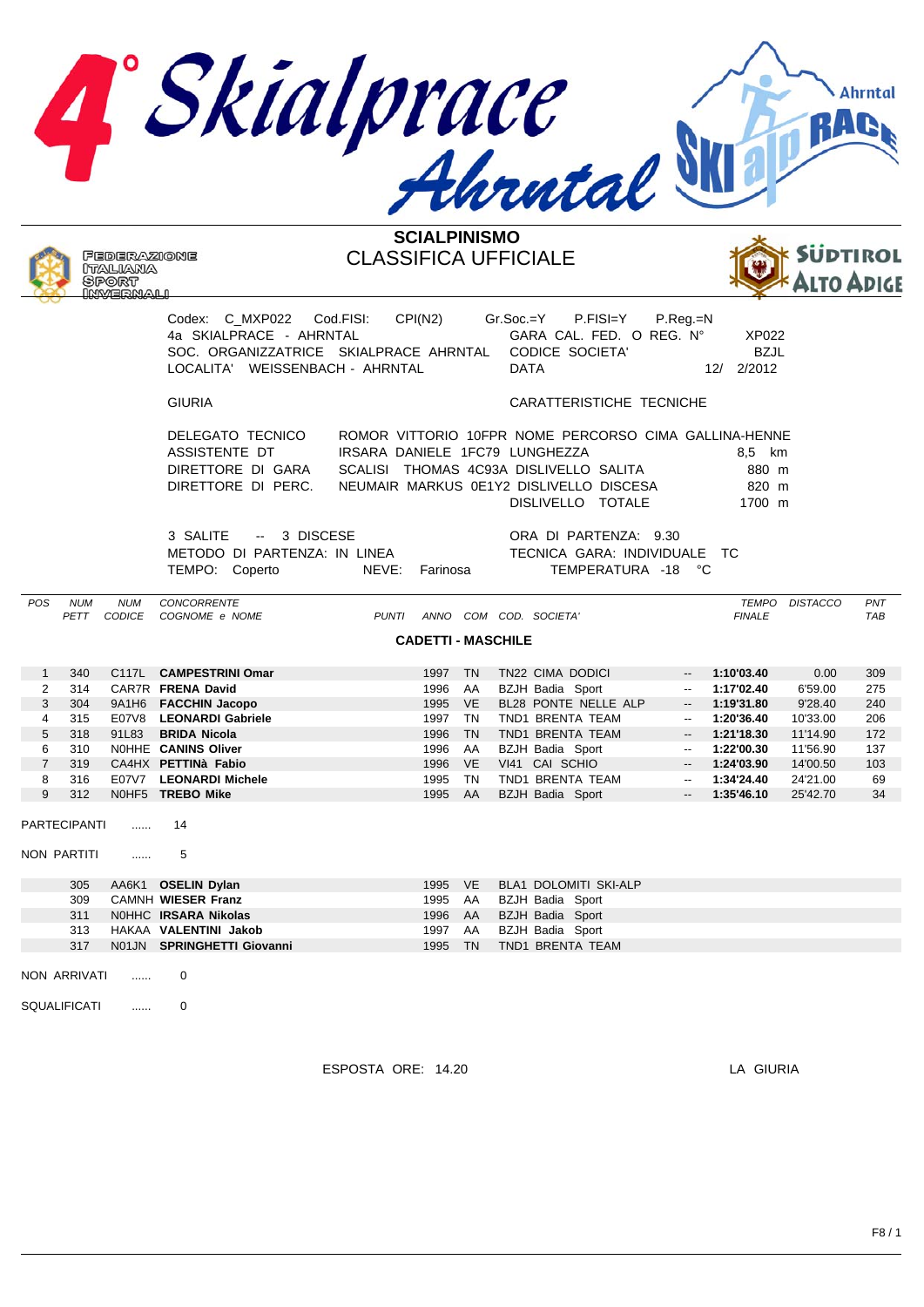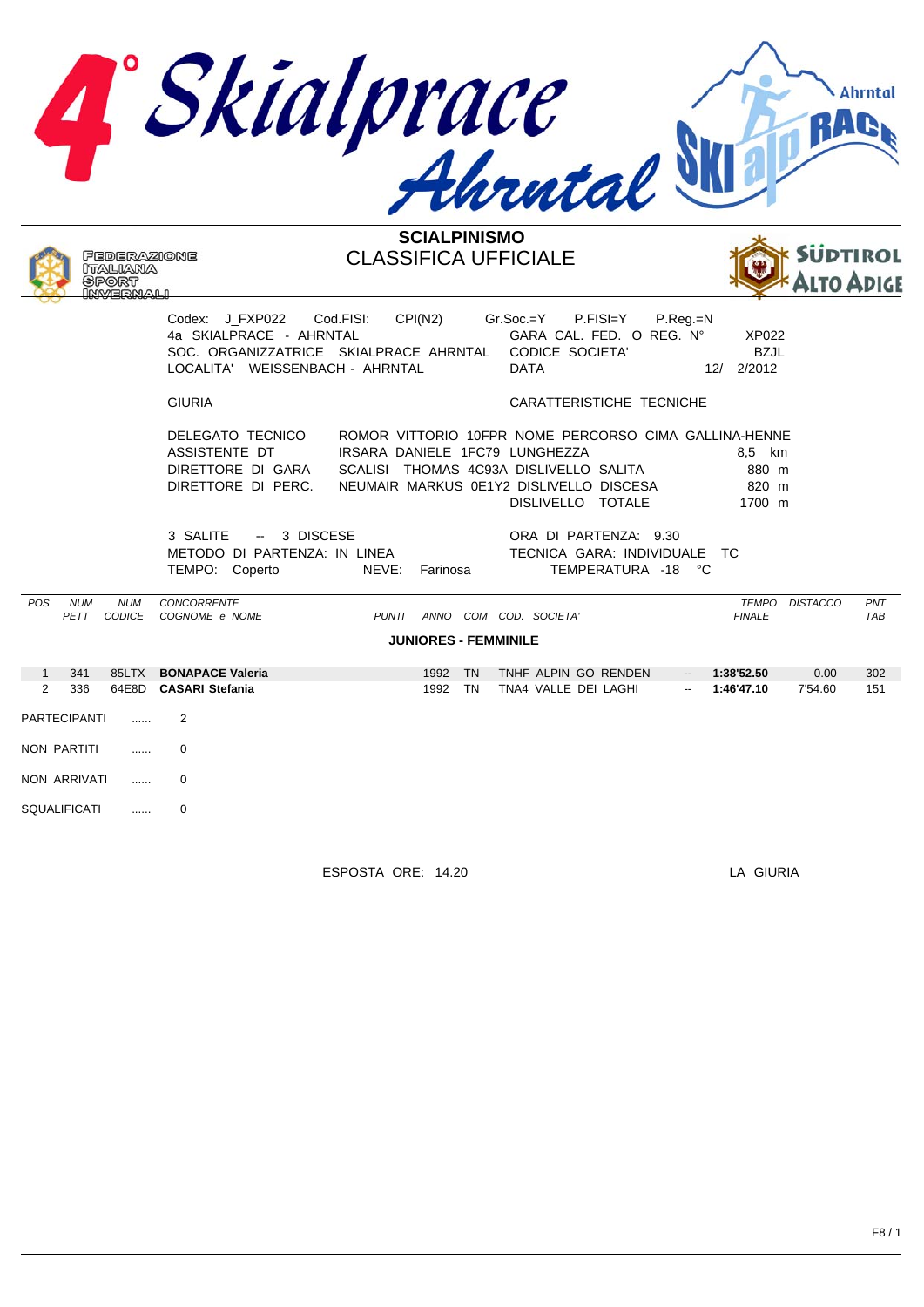



## CLASSIFICA UFFICIALE



|                |                     |                           | Codex: J MXP022 Cod.FISI:<br>4a SKIALPRACE - AHRNTAL<br>SOC. ORGANIZZATRICE SKIALPRACE AHRNTAL CODICE SOCIETA'<br>LOCALITA' WEISSENBACH - AHRNTAL | CPI(N2)                        |           | Gr.Soc.=Y<br>P.FISI=Y<br>GARA CAL. FED. O REG. Nº<br><b>DATA</b>                                                                                                | $P_{\cdot}$ Reg $_{\cdot}$ =N | XP022<br><b>BZJL</b><br>12/ 2/2012  |                |                         |
|----------------|---------------------|---------------------------|---------------------------------------------------------------------------------------------------------------------------------------------------|--------------------------------|-----------|-----------------------------------------------------------------------------------------------------------------------------------------------------------------|-------------------------------|-------------------------------------|----------------|-------------------------|
|                |                     |                           | <b>GIURIA</b>                                                                                                                                     |                                |           | CARATTERISTICHE TECNICHE                                                                                                                                        |                               |                                     |                |                         |
|                |                     |                           | DELEGATO TECNICO<br>ASSISTENTE DT<br>DIRETTORE DI GARA<br>DIRETTORE DI PERC.                                                                      | IRSARA DANIELE 1FC79 LUNGHEZZA |           | ROMOR VITTORIO 10FPR NOME PERCORSO CIMA GALLINA-HENNE<br>SCALISI THOMAS 4C93A DISLIVELLO SALITA<br>NEUMAIR MARKUS 0E1Y2 DISLIVELLO DISCESA<br>DISLIVELLO TOTALE |                               | 9.2 km<br>1180 m<br>820 m<br>2000 m |                |                         |
|                |                     |                           | 3 SALITE -- 3 DISCESE<br>METODO DI PARTENZA: IN LINEA<br>TEMPO: Coperto                                                                           | NEVE: Farinosa                 |           | ORA DI PARTENZA: 9.45<br>TECNICA GARA: INDIVIDUALE TC<br>TEMPERATURA -18 °C                                                                                     |                               |                                     |                |                         |
| <b>POS</b>     | <b>NUM</b>          | <b>NUM</b><br>PETT CODICE | <b>CONCORRENTE</b><br>COGNOME e NOME                                                                                                              | PUNTI ANNO COM COD. SOCIETA'   |           |                                                                                                                                                                 |                               | <b>FINALE</b>                       | TEMPO DISTACCO | <b>PN</b><br><b>TAE</b> |
|                |                     |                           |                                                                                                                                                   | <b>JUNIORES - MASCHILE</b>     |           |                                                                                                                                                                 |                               |                                     |                |                         |
| $\mathbf{1}$   | 328                 |                           | EA7V0 FERRARI Mirko                                                                                                                               | 1993 TN                        |           | TND1 BRENTA TEAM                                                                                                                                                | $\sim$                        | 1:14'32.50                          | 0.00           | 314                     |
| $\overline{2}$ | 333                 |                           | HA9LE VANZETTA Gian Luca                                                                                                                          | 1994 TN                        |           | TNE8 ASD CAURIOL                                                                                                                                                | $ -$                          | 1:17'42.40                          | 3'09.90        | 292                     |
| 3              | 321                 |                           | 80HEW GUSMINI Norman                                                                                                                              | 1993 AC                        |           |                                                                                                                                                                 |                               | 1:18'32.50                          | 4'00.00        | <b>269</b>              |
| $\overline{4}$ | 326                 |                           | MOC9Y ZANGHELLINI Lorenzo                                                                                                                         | 1993                           | <b>TN</b> | TN22 CIMA DODICI                                                                                                                                                | $\overline{\phantom{a}}$      | 1:18'41.00                          | 4'08.50        | 247                     |
| 5              | 322                 |                           | HA4X4 PAVANELLO Andrea                                                                                                                            | 1992                           | <b>VE</b> | BLA1 DOLOMITI SKI-ALP                                                                                                                                           | $\overline{\phantom{a}}$      | 1:18'45.40                          | 4'12.90        | 224                     |
| 6              | 335                 | 84L85                     | <b>BETTEGA Simone</b>                                                                                                                             | 1993                           | <b>VE</b> | TV36 VALDOBBIADENE                                                                                                                                              | $\overline{\phantom{a}}$      | 1:19'36.30                          | 5'03.80        | 202                     |
| $\overline{7}$ | 329                 |                           | 87F8E BERTOLINI Stefano                                                                                                                           | 1994                           | <b>TN</b> | TND1 BRENTA TEAM                                                                                                                                                | $\overline{\phantom{a}}$      | 1:22'02.40                          | 7'29.90        | 17 <sub>S</sub>         |
| 8              | 334                 |                           | 64CCR LASTEI Giovanni                                                                                                                             | 1994                           | TN        | TNH9 BOGN DA NIA                                                                                                                                                | $\overline{\phantom{a}}$      | 1:24'57.80                          | 10'25.30       | 157                     |
| 9              | 323                 |                           | HA4X6 TABACCHI Tiziano                                                                                                                            | 1993                           | <b>VE</b> | BLA1 DOLOMITI SKI-ALP                                                                                                                                           | $\overline{\phantom{a}}$      | 1:26'31.40                          | 11'58.90       | 135                     |
| 10             | 330                 |                           | MOM8P TAME' Danilo                                                                                                                                | 1994                           | <b>TN</b> | TND1 BRENTA TEAM                                                                                                                                                | $\overline{\phantom{a}}$      | 1:31'16.30                          | 16'43.80       | 112                     |
| 11             | 332                 |                           | M08J1 BERTOLINI Fabiano                                                                                                                           | 1994                           | TN        | TND1 BRENTA TEAM                                                                                                                                                |                               | 1:40'48.00                          | 26'15.50       | 90                      |
| 12             | 325                 |                           | NOE4W STRICKER Roland                                                                                                                             | 1993                           | AA        | BZE2 Martell ASV                                                                                                                                                | $- -$                         | 1:42'51.60                          | 28'19.10       | 67                      |
| 13             | 327                 |                           | DAVAF DE GASPERI Roberto                                                                                                                          | 1993                           | <b>TN</b> | TN40 L'ARCOBALENO                                                                                                                                               | $\sim$                        | 1:43'48.70                          | 29'16.20       | 45                      |
| 14             | 331                 |                           | HARVV BALDASSARI Ivan                                                                                                                             | 1992 TN                        |           | TND1 BRENTA TEAM                                                                                                                                                | $\overline{\phantom{a}}$      | 2:07'32.10                          | 52'59.60       | 22                      |
|                | <b>PARTECIPANTI</b> | $\cdots$                  | 14                                                                                                                                                |                                |           |                                                                                                                                                                 |                               |                                     |                |                         |

NON PARTITI ...... 0 NON ARRIVATI ...... 0

SQUALIFICATI ...... 0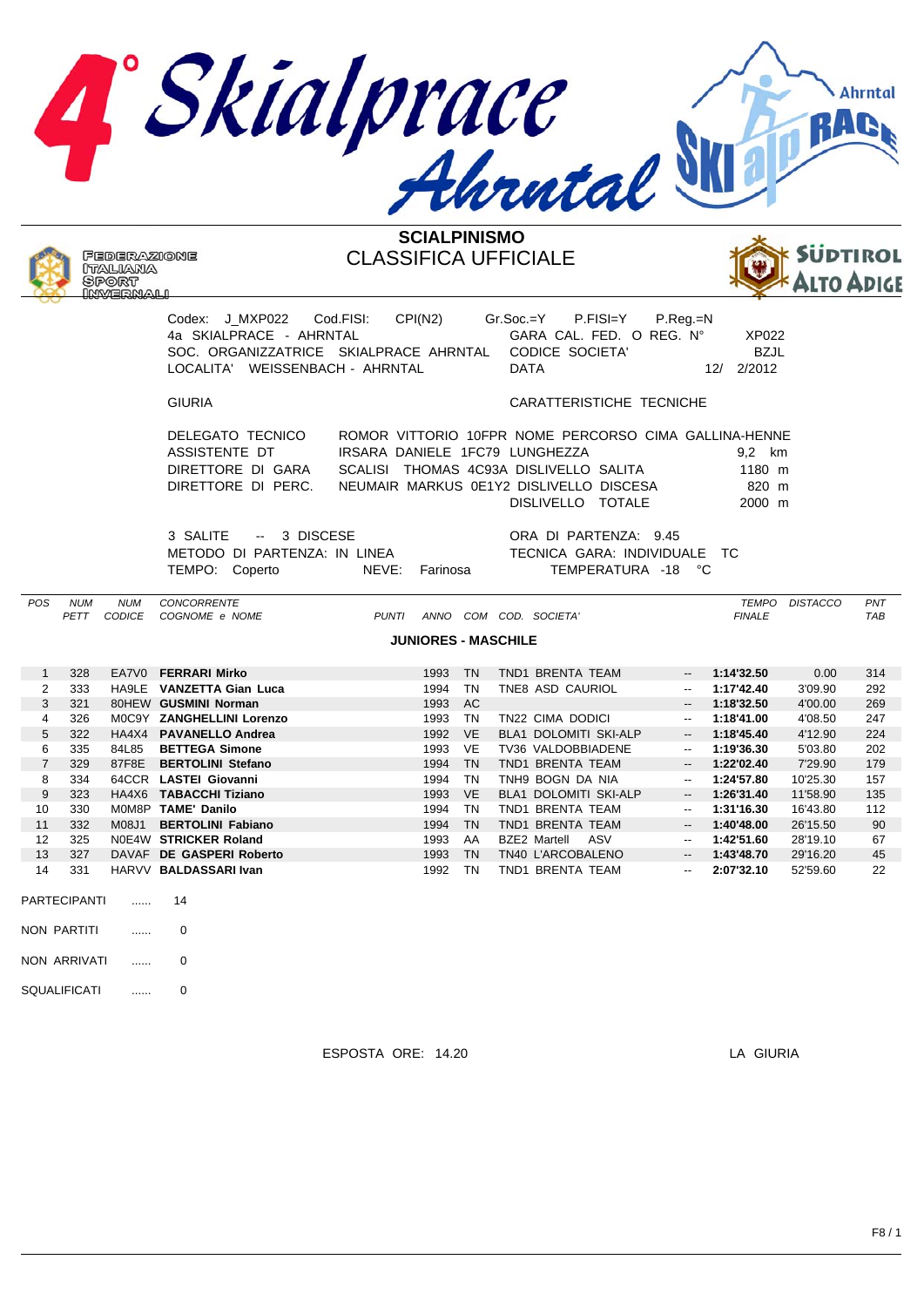



## **SCIALPINISMO**  CLASSIFICA UFFICIALE



| Codex: S MXP022 Cod.FISI:<br>4a SKIALPRACE - AHRNTAL<br>LOCALITA' WEISSENBACH - AHRNTAL | CPI(N2)<br>SOC. ORGANIZZATRICE SKIALPRACE AHRNTAL                                                                                             | $Gr.Soc = Y$ P.FISI=Y<br>GARA CAL. FED. O REG. N°<br>CODICE SOCIETA'<br><b>DATA</b> | P.Reg.=N<br>XP022<br><b>BZJL</b><br>2/2012<br>12/    |
|-----------------------------------------------------------------------------------------|-----------------------------------------------------------------------------------------------------------------------------------------------|-------------------------------------------------------------------------------------|------------------------------------------------------|
| <b>GIURIA</b>                                                                           |                                                                                                                                               | CARATTERISTICHE TECNICHE                                                            |                                                      |
| DELEGATO TECNICO<br>ASSISTENTE DT<br>DIRETTORE DI GARA<br>DIRETTORE DI PERC.            | ROMOR VITTORIO 10FPR NOME PERCORSO CIMA GALLINA-HENNE<br>IRSARA DANIELE 1FC79 LUNGHEZZA<br>SCALISE<br>NEUMAIR MARKUS 0E1Y2 DISLIVELLO DISCESA | THOMAS 4C93A DISLIVELLO SALITA<br>DISLIVELLO TOTALE                                 | 13.0<br>km<br>1680 m<br>1320 m<br>$3000 \, \text{m}$ |

3 SALITE -- 3 DISCESE ORA DI PARTENZA: 10.00 METODO DI PARTENZA: IN LINEA TECNICA GARA: INDIVIDUALE TC TEMPO: Coperto **NEVE:** Farinosa **TEMPERATURA -18** °C

*POS NUM NUM CONCORRENTE TEMPO DISTACCO PNT PETT CODICE COGNOME e NOME PUNTI ANNO COM COD. SOCIETA' FINALE TAB* **SENIORES - MASCHILE** 1 102 13XM2 **EYDALLIN Matteo** 1985 GM1 GM01 CS ESERCITO -- **1:36'43.60** 0.00 377 2 1 4H8CP **REICHEGGER Manfred** 1977 GM1 GM01 CS ESERCITO -- **1:37'13.30** 29.70 372 3 60 05F25 **BRUNOD Dennis** 1978 VA AO6M MONT AVIC POLIS. -- **1:41'40.40** 4'56.80 367 4 74 9064D **LANFRANCHI Pietro** 1978 AC BG08 VALGANDINO A.S.D -- **1:42'05.80** 5'22.20 362 5 136 OCUN8 **ZULIAN Ivo** 1980 TN TNH9 BOGN DA NIA -- **1:44'46.90** 8'03.30 357 6 123 9AC97 **BECCARI Filippo** 1979 TN TN45 SKI TEAM FASSA -- **1:44'57.80** 8'14.20 353 7 86 3WYXA **DE SIMONE Roberto** 1984 AA BZ11 Gossensass ASV -- **1:46'04.60** 9'21.00 348 8 55 **HERRMANN Jakob** 1987 AUT AUSTRIA -- **1:46'38.20** 9'54.60 343 9 24 60NLE **RIGHI Filippo** 1990 VA AO11 CORRADO GEX -- **1:47'24.90** 10'41.30 338 10 113 A092R **MORIONDO Paolo** 1975 AC SO38 GS VALTARTANO -- **1:47'37.50** 10'53.90 333 11 14 LALA5 **INNERHOFER Wilhelm** 1973 AA BZJL Skialprace Ahrnt -- **1:47'38.80** 10'55.20 328 12 110 1M4WF **BOSCACCI Graziano** 1969 AC SO09 A.S.D. POL. ALBO -- **1:47'53.90** 11'10.30 323 13 26 3PXYN **CAZZANELLI Francois** 1990 GM1 GM01 CS ESERCITO -- **1:47'54.20** 11'10.60 318 14 13 8094W **INNERHOFER Paul** 1974 AA BZJL Skialprace Ahrnt -- **1:48'36.90** 11'53.30 313 15 91 A0368 **CRAFFONARA Lois** 1980 AA BZJH Badia Sport -- **1:49'06.30** 12'22.70 308 16 29 363TC **PIERANTONI Davide** 1990 VE VI41 CAI SCHIO -- **1:49'07.40** 12'23.80 304 17 15 M09H0 **NIEDERWIESER Christof** 1974 AA BZJL Skialprace Ahrnt -- **1:49'48.50** 13'04.90 299 18 129 91LAY **MACCABELLI Michele** 1976 TN TNA4 VALLE DEI LAGHI -- **1:53'41.60** 16'58.00 294 19 118 HAT5Y **MATTIATO Andrea** 1978 TN TN22 CIMA DODICI -- **1:55'19.80** 18'36.20 289 20 56 **HOFER Andreas** 1984 AUT AUSTRIA -- **1:55'50.30** 19'06.70 284 21 157 1H2CC **TRETTEL Thomas** 1985 TN TNE8 ASD CAURIOL -- **1:56'22.80** 19'39.20 279 22 80 EACXM **CORAZZA Germano** 1972 VE BLA1 DOLOMITI SKI-ALP -- **1:56'53.20** 20'09.60 274 23 114 **WALDER Johannes** 1986 AUT AUSTRIA -- **1:57'57.90** 21'14.30 269 24 88 EAM8Y **KOFLER Horst** 1975 AA BZ92 Prags ASV -- **1:58'25.40** 21'41.80 264 25 99 **WOITEK Jörg** 1979 GER GERMANIA -- **1:58'47.70** 22'04.10 259 26 119 53C78 **CALLIARI Claudio** 1970 TN TN40 L'ARCOBALENO -- **1:59'24.30** 22'40.70 255 27 111 628VL **COLOMBINI Giorgio** 1986 AC SO09 A.S.D. POL. ALBO -- **2:01'09.00** 24'25.40 250 28 151 **HOCHSTAFFL Marc** 1983 AUT AUSTRIA 1.00 **2:01'20.60** 24'37.00 245 29 138 CAR6P **SALVADORI Alex** 1986 TN TNHF ALPIN GO RENDEN -- **2:01'29.40** 24'45.80 240 30 89 FALE4 **WELLENZOHN Klaus** 1972 AA BZE2 Martell ASV -- **2:01'37.00** 24'53.40 235 31 75 400VN **BAZZANA Fabio** 1987 AC BG08 VALGANDINO A.S.D -- **2:02'08.00** 25'24.40 230 32 19 CAJKJ **SCHENK Andreas** 1971 AA BZJL Skialprace Ahrnt -- **2:02'08.80** 25'25.20 225 33 147 44WHA **DELLA MEA Giuseppe** 1987 FVG UD58 US ALDO MORO -- **2:02'21.70** 25'38.10 220 34 122 85ERN **DE GASPERI Manuel** 1981 TN TN40 L'ARCOBALENO -- **2:03'07.70** 26'24.10 215 35 68 **MORGENBESSER Thomas** 1978 AUT AUSTRIA -- **2:03'18.20** 26'34.60 211 36 142 0DCFP **FABRIS Luca** 1971 FVG UD25 SS FORNESE -- **2:03'53.80** 27'10.20 206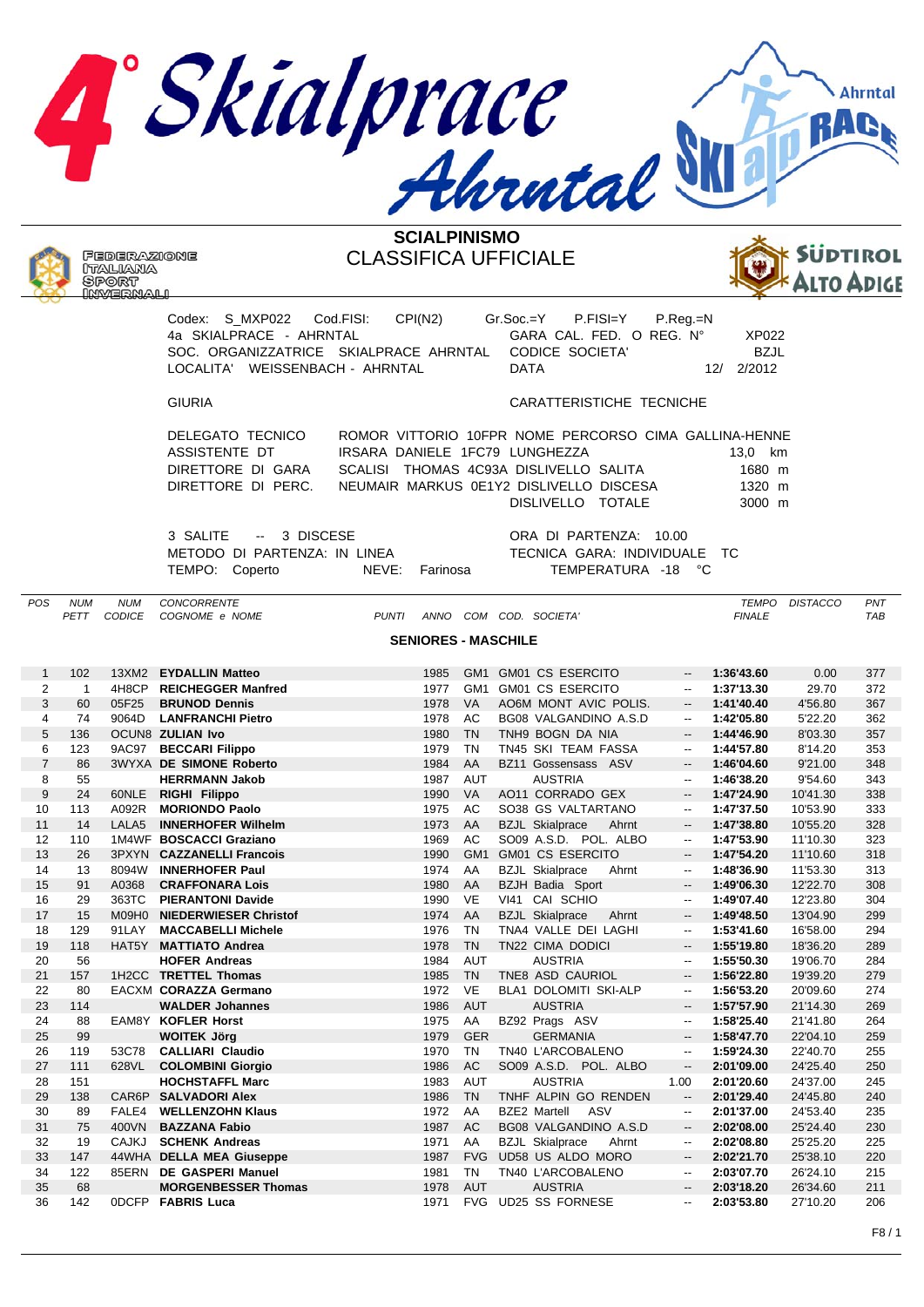| <b>POS</b> | <b>NUM</b>   | <b>NUM</b>   | <b>CONCORRENTE</b>            |              |         |            |                                   |                          | <b>TEMPO</b>  | <b>DISTACCO</b> | PNT        |
|------------|--------------|--------------|-------------------------------|--------------|---------|------------|-----------------------------------|--------------------------|---------------|-----------------|------------|
|            | PETT         | CODICE       | COGNOME e NOME                | <b>PUNTI</b> | ANNO    |            | COM COD. SOCIETA'                 |                          | <b>FINALE</b> |                 | <b>TAB</b> |
| 37         | 47           | 53E0Y        | <b>ZENI Matteo</b>            |              | 1977    | <b>TN</b>  | TND1 BRENTA TEAM                  | $\overline{\phantom{a}}$ | 2:05'03.30    | 28'19.70        | 201        |
| 38         | 25           |              | LAW4K POLI Paolo              |              | 1990    | AC         | BG08 VALGANDINO A.S.D             | $\overline{\phantom{a}}$ | 2:05'21.20    | 28'37.60        | 196        |
| 39         | 90           | 80AFV        | <b>ARQUIN Lukas</b>           |              | 1981    | AA         | ASV<br><b>BZE2 Martell</b>        | --                       | 2:05'36.10    | 28'52.50        | 191        |
| 40         | 93           |              | M0P96 ADANG Jan Paul          |              | 1982    | AA         | <b>BZJH Badia Sport</b>           | $\overline{\phantom{a}}$ | 2:06'33.30    | 29'49.70        | 186        |
| 41         | 92           |              | HAFR3 IRSARA Renè             |              | 1981    | AA         | BZJH Badia Sport                  | $\overline{\phantom{a}}$ | 2:07'50.50    | 31'06.90        | 181        |
| 42         | 20           |              | 67XW1 STEGER Thomas           |              | 1968    | AA         | <b>BZJL Skialprace</b><br>Ahrnt   | --                       | 2:08'33.80    | 31'50.20        | 176        |
| 43         | 137          |              | CAEAL BARTOLI Fabrizio        |              | 1986    | <b>TN</b>  | TNH9 BOGN DA NIA                  | 1.00                     | 2:09'11.50    | 32'27.90        | 171        |
| 44         | 150          | L030C        | <b>GARLASCHINI Davide</b>     |              | 1983    | AC         | VB13 BOGNANCO                     | --                       | 2:11'21.50    | 34'37.90        | 166        |
| 45         | 148          | 1DEA6        | <b>MEIZINGER Paolo</b>        |              | 1986    | <b>FVG</b> | UD58 US ALDO MORO                 | $\overline{\phantom{a}}$ | 2:12'26.30    | 35'42.70        | 162        |
| 46         | 82           |              | AACP5 AMHOF Robert            |              | 1968    | AA         | BZ07 Olang ASC                    | $\overline{\phantom{a}}$ | 2:15'10.90    | 38'27.30        | 157        |
| 47         | 125          | 64ETF        | <b>CECCATO Dino</b>           |              | 1978    | <b>TN</b>  | TN85 LAGORAI SKI TEA              | --                       | 2:16'19.00    | 39'35.40        | 152        |
| 48         | 23           | N04F1        | <b>PLAIKNER Reinhard</b>      |              | 1979    | AA         | <b>BZJL Skialprace</b><br>Ahrnt   | $\overline{\phantom{a}}$ | 2:17'25.60    | 40'42.00        | 147        |
| 49         | 128          | 64L6M        | <b>MATTEI Andrea</b>          |              | 1970    | <b>TN</b>  | TNA4 VALLE DEI LAGHI              | $\overline{\phantom{a}}$ |               |                 | 142        |
|            |              |              |                               |              |         |            |                                   |                          | 2:17'40.50    | 40'56.90        |            |
| 50         | 62           |              | <b>GANSTERER Martin</b>       |              | 1983    | <b>AUT</b> | <b>AUSTRIA</b>                    | --                       | 2:18'18.70    | 41'35.10        | 137        |
| 51         | 107          | CAK75        | <b>KEIM Alexander</b>         |              | 1976    | CAE        | PR4A KIMONA ASD                   | --                       | 2:20'13.90    | 43'30.30        | 132        |
| 52         | 133          | A107F        | PILATI Michele                |              | 1982    | <b>TN</b>  | TND5 QUATTRO VILLE                | $\overline{\phantom{a}}$ | 2:20'22.40    | 43'38.80        | 127        |
| 53         | 131          | 91LV1        | <b>SARTORI Timoteo</b>        |              | 1971    | <b>TN</b>  | TND1 BRENTA TEAM                  | $\overline{\phantom{a}}$ | 2:20'27.10    | 43'43.50        | 122        |
| 54         | 12           |              | HA30E SPARBER Robert          |              | 1971    | AA         | <b>BZJL Skialprace</b><br>Ahrnt   | $\overline{\phantom{a}}$ | 2:21'51.00    | 45'07.40        | 118        |
| 55         | 124          | C05TT        | <b>DAPORTA Harald</b>         |              | 1971    | <b>TN</b>  | TN45 SKI TEAM FASSA               | --                       | 2:22'19.20    | 45'35.60        | 113        |
| 56         | 96           |              | 3RDR5 IRSARA Michael          |              | 1975    | AA         | BZJH Badia Sport                  | --                       | 2:22'24.70    | 45'41.10        | 108        |
| 57         | 27           | 53D98        | <b>GASPERINI Patrick</b>      |              | 1989    | <b>TN</b>  | TN22 CIMA DODICI                  | --                       | 2:24'16.20    | 47'32.60        | 103        |
| 58         | 65           |              | <b>NAGL Willi</b>             |              | 1970    | AUT        | <b>AUSTRIA</b>                    | --                       | 2:26'06.80    | 49'23.20        | 98         |
| 59         | 58           | 1JRFN        | <b>MORESCO Ottavio</b>        |              | 1970    | VA         | AO6L AZZURRI CERVINIA             | --                       | 2:26'48.80    | 50'05.20        | 93         |
| 60         | 83           | N09H9        | <b>SCHOEPFER Gerhard</b>      |              | 1973    | AA         | BZ07 Olang ASC                    | $\overline{\phantom{a}}$ | 2:26'50.70    | 50'07.10        | 88         |
| 61         | 135          | <b>IKAKN</b> | <b>CINZOL Giancarlo</b>       |              | 1968    | <b>TN</b>  | TNH9 BOGN DA NIA                  |                          | 2:27'17.70    | 50'34.10        | 83         |
| 62         | 149          | AL95P        | <b>VALENTINI Massimiliano</b> |              | 1970    | AC         | VB13 BOGNANCO                     | --                       | 2:28'25.50    | 51'41.90        | 78         |
| 63         | 77           |              | M0H2R DE MARIA Paolo          |              | 1971    | VE         | BLA1 DOLOMITI SKI-ALP             | --                       | 2:28'31.90    | 51'48.30        | 73         |
| 64         | 100          |              | <b>STEPHAN Heyer</b>          |              | 1979    | <b>GER</b> | <b>GERMANIA</b>                   | --                       | 2:29'24.60    | 52'41.00        | 69         |
| 65         | 69           |              | <b>LUGGER Johannes</b>        |              | 1982    | <b>AUT</b> | <b>AUSTRIA</b>                    | $\qquad \qquad -$        | 2:29'48.80    | 53'05.20        | 64         |
| 66         | 66           |              | <b>BINDER Josef</b>           |              | 1981    | <b>AUT</b> | <b>AUSTRIA</b>                    | --                       | 2:30'07.40    | 53'23.80        | 59         |
| 67         | 64           |              | <b>KRAEFTNER Michael</b>      |              | 1968    | <b>AUT</b> | <b>AUSTRIA</b>                    | --                       | 2:30'51.50    | 54'07.90        | 54         |
| 68         | 115          | FA6ZH        | <b>LANDOLFI Alessandro</b>    |              | 1977    | TN         | TN22 CIMA DODICI                  | --                       | 2:32'45.00    | 56'01.40        | 49         |
| 69         | 98           |              | LAFDZ WILLEIT Markus          |              | 1977    | AA         | <b>BZJH Badia Sport</b>           |                          | 2:34'08.90    | 57'25.30        | 44         |
| 70         | 28           |              | 53EMA CONCINI Andrea          |              | 1991    | <b>TN</b>  | TND5 QUATTRO VILLE                | $\overline{\phantom{a}}$ | 2:43'59.40    | :07'15.80       | 39         |
| 71         | 127          | LA3YF        | <b>DELLAMARIA Franco</b>      |              | 1973    | <b>TN</b>  | TN85 LAGORAI SKI TEA              | --                       | 2:44'41.80    | :07'58.20       | 34         |
| 72         | 106          | 4AL36        | <b>TAGLIAFIERRO Stefano</b>   |              | 1988    | <b>FVG</b> | PN28 MONTANAIA RACING             | --                       | 2:44'44.60    | :08'01.00       | 29         |
| 73         | 130          | M09V5        | <b>BOSDACHIN Manuel</b>       |              | 1980    | <b>TN</b>  | TNA4 VALLE DEI LAGHI              |                          | 2:51'42.00    | :14'58.40       | 24         |
| 74         | 141          | 08Y60        | <b>GEDONAZZO Davide</b>       |              | 1979    | VE         | TV36 VALDOBBIADENE                | --                       | 2:59'27.30    | :22'43.70       | 20         |
| 75         | 79           | 8779F        | <b>DE VETTORI Carlo</b>       |              | 1976    | <b>VE</b>  | <b>BLA1 DOLOMITI SKI-ALP</b>      | --                       | 2:59'33.30    | :22'49.70       | 15         |
| 76         | 140          | N081K        | <b>CODEMO Mauro</b>           |              | 1976    | <b>VE</b>  | TV36 VALDOBBIADENE                | --                       | 3:00'29.60    | :23'46.00       | 10         |
| 77         | 105          | N0HM9        | <b>MASARIN Mauro</b>          |              | 1973    | <b>FVG</b> | PN28 MONTANAIA RACING             | --                       | 3:14'42.20    | :37'58.60       | 5          |
|            |              |              |                               |              |         |            |                                   |                          |               |                 |            |
|            | PARTECIPANTI | .            | 112                           |              |         |            |                                   |                          |               |                 |            |
|            |              |              |                               |              |         |            |                                   |                          |               |                 |            |
|            | NON PARTITI  | .            | 32                            |              |         |            |                                   |                          |               |                 |            |
|            |              |              |                               |              |         |            |                                   |                          |               |                 |            |
|            | 16           | 030H3        | <b>OBERFRANK Hannes</b>       |              | 1976    | AA         | Ahrntal<br><b>BZJL Skialprace</b> |                          |               |                 |            |
|            | 17           |              | CAJY5 OBERHOLLENZER Michael   |              | 1972 AA |            | Ahrntal<br><b>BZJL Skialprace</b> |                          |               |                 |            |
|            | 18           |              | FAAHZ EDER Christian          |              | 1973 AA |            | <b>BZJL Skialprace</b><br>Ahrntal |                          |               |                 |            |
|            | 21           | 7361A        | <b>UNTERHUBER Gerhard</b>     |              | 1969    | AA         | <b>BZJL Skialprace</b><br>Ahrntal |                          |               |                 |            |
|            | 22           |              | 3RDPP VERGINER Roman          |              | 1987    | AA         | <b>BZJL Skialprace</b><br>Ahrntal |                          |               |                 |            |
|            | 67           |              | <b>LIST</b> Andreas           |              | 1979    | AUT        | <b>AUSTRIA</b>                    |                          |               |                 |            |
|            | 70           |              | <b>KITZBICHLER Werner</b>     |              | 1970    | AUT        | <b>AUSTRIA</b>                    |                          |               |                 |            |
|            | 71           |              | HATV5 CASTELLI Angelo         |              | 1978    | AC         | <b>BG07 GSA VERTOVESE</b>         |                          |               |                 |            |
|            | 72           |              | HATV4 SPAMPATTI Andrea        |              | 1976 AC |            | <b>BG07 GSA VERTOVESE</b>         |                          |               |                 |            |
|            | 73           |              | 3WC2V CORLAZZOLI Angelo       |              | 1970    | AC         | BG08 VALGANDINO A.S.D.            |                          |               |                 |            |
|            | 76           |              | CA039 VIGNAZIA Luca           |              | 1974 VE |            | BL29 SKI COLL.VENETO              |                          |               |                 |            |
|            | 78           |              | FA7ND CALZOLARI Nicola        |              | 1983    | VE         | BLA1 DOLOMITI SKI-ALP             |                          |               |                 |            |
|            | 81           |              | CAVTD PROTTI Andrea           |              | 1981    | <b>VE</b>  | BLA1 DOLOMITI SKI-ALP             |                          |               |                 |            |
|            | 84           |              | FACY8 FONTANA Stefano         |              | 1983    | AA         | BZ11 Gossensass ASV               |                          |               |                 |            |
|            | 85           |              | FACYA FONTANTA Christian      |              | 1985 AA |            | BZ11 Gossensass ASV               |                          |               |                 |            |
|            |              |              | NOFWR BOMINI Marco            |              | 1985 AA |            | BZ77 Truppe Alpine                |                          |               |                 |            |
|            | 87<br>94     |              | HAFPA CLARA Emil              |              | 1985 AA |            | <b>BZJH Badia Sport</b>           |                          |               |                 |            |
|            |              |              | <b>3WYWY IRSARA Andreas</b>   |              | 1972 AA |            | BZJH Badia Sport                  |                          |               |                 |            |
|            | 95<br>101    |              | 102HC TRENTO Denis            |              | 1982    | GM1        | GM01 CS ESERCITO                  |                          |               |                 |            |
|            |              |              |                               |              | 1987    | GM1        | GM01 CS ESERCITO                  |                          |               |                 |            |
|            | 103          |              | 1JRP4 LENZI Damiano           |              |         |            |                                   |                          |               |                 |            |
|            | 104          |              | <b>ASCHBACHER Daniel</b>      |              | 1987    | <b>AUT</b> | <b>AUSTRIA</b>                    |                          |               |                 |            |
|            | 108          |              | A0H9E ALFIER Nicola           |              | 1970    |            | CAE PR4A KIMONA ASD               |                          |               |                 |            |
|            | 109          |              | <b>KUHAR Nejc</b>             |              | 1985    | <b>SLO</b> | <b>SLOVENIA</b>                   |                          |               |                 |            |
|            | 112          |              | 72CC4 HOLZKNECHT Lorenzo      |              | 1984    | AC         | SO29 A.VALTELLINA                 |                          |               |                 |            |
|            | 117          | N07D5        | <b>DEMONTE Denis</b>          |              | 1978    | <b>TN</b>  | TN22 CIMA DODICI                  |                          |               |                 |            |
|            | 121          | 533R9        | <b>CASTELLAN Marco</b>        |              | 1967    | TN         | TN40 L'ARCOBALENO                 |                          |               |                 |            |
|            | 126          |              | 1H68E MEZZANOTTE Mirco        |              | 1974    | <b>TN</b>  | TN85 LAGORAI SKI TEA              |                          |               |                 |            |
|            | 132          |              | 1FM5C ROMANO Giovanni         |              | 1975    | TN         | TND1 BRENTA TEAM                  |                          |               |                 |            |
|            | 134          |              | CAJVE REVERSI Ivan            |              | 1975    | <b>TN</b>  | TND5 QUATTRO VILLE                |                          |               |                 |            |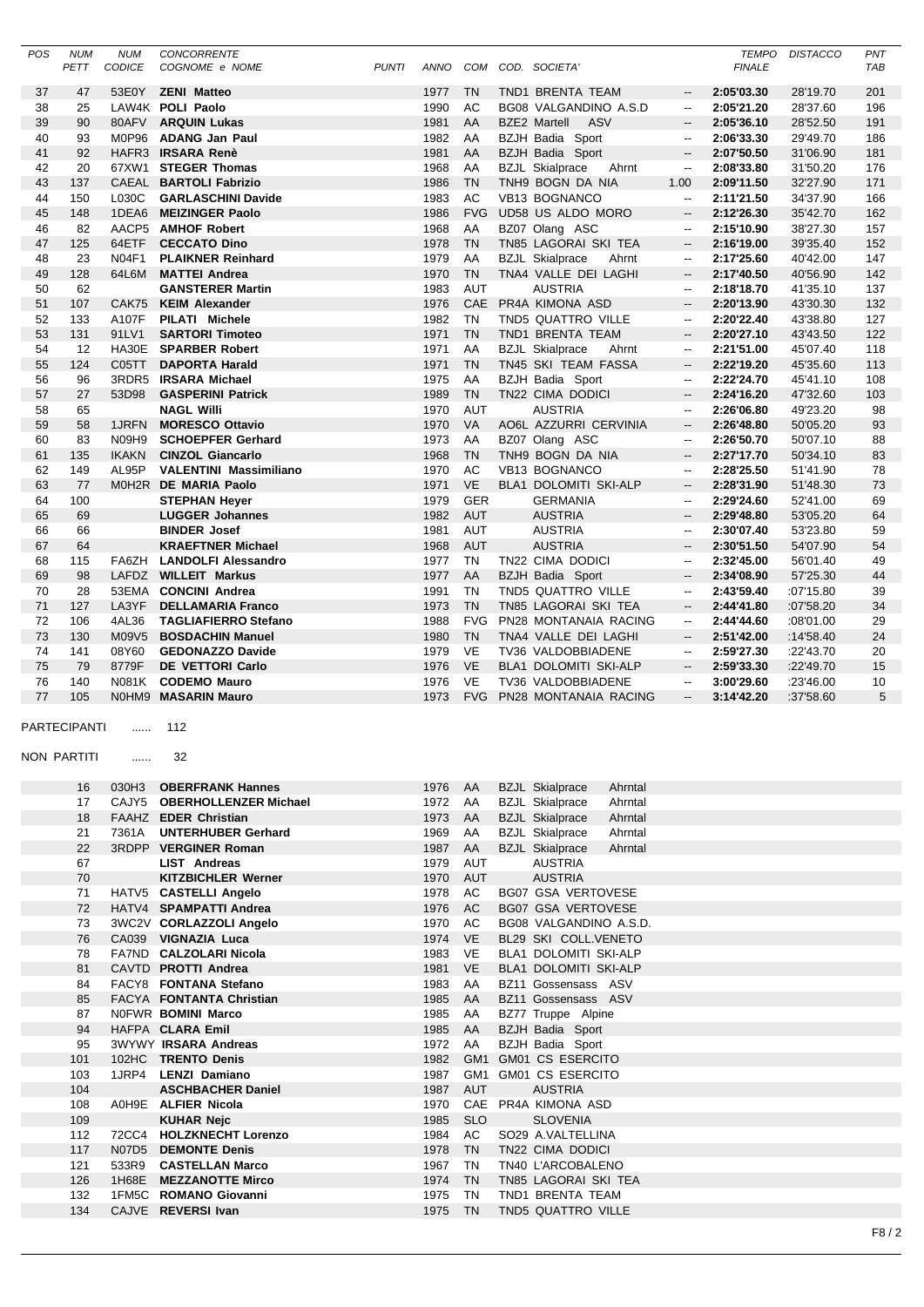| <b>POS</b> | <b>NUM</b>          | <b>NUM</b>    | <b>CONCORRENTE</b>               |     |     |                    |      |             |                   |      |                        |                 | TEMPO         | <b>DISTACCO</b> | PNT |
|------------|---------------------|---------------|----------------------------------|-----|-----|--------------------|------|-------------|-------------------|------|------------------------|-----------------|---------------|-----------------|-----|
|            | <b>PETT</b>         | <b>CODICE</b> | COGNOME e NOME                   |     |     | PUNTI              | ANNO |             | COM COD. SOCIETA' |      |                        |                 | <b>FINALE</b> |                 | TAB |
|            | 143                 | 4AT01         | <b>MAINARDIS Maurizio</b>        |     |     |                    | 1974 |             |                   |      | FVG UD25 SS FORNESE    |                 |               |                 |     |
|            | 144                 |               | HA5C6 BUBISUTTI Paolo            |     |     |                    | 1974 | <b>FVG</b>  |                   |      | UD25 SS FORNESE        |                 |               |                 |     |
|            | 145                 |               | <b>EAR94 CHIAVEDALE Cristian</b> |     |     |                    | 1974 |             |                   |      | FVG UD25 SS FORNESE    |                 |               |                 |     |
|            |                     |               |                                  |     |     |                    |      |             |                   |      |                        |                 |               |                 |     |
|            | NON ARRIVATI        | 1.1.1.1       | 3                                |     |     |                    |      |             |                   |      |                        |                 |               |                 |     |
|            | 116                 |               | CA74K BELLIN Lorenzo             |     |     |                    | 1975 | <b>TN</b>   |                   |      | TN22 CIMA DODICI       |                 |               |                 |     |
|            | 139                 | 740VH         | <b>GATTO Michele</b>             |     |     |                    | 1975 | VE.         |                   |      | TV36 VALDOBBIADENE     |                 |               |                 |     |
|            | 146                 | 3X4W2         | <b>DEL MISSIER Marco</b>         |     |     |                    | 1983 | <b>FVG</b>  |                   |      | <b>UD25 SS FORNESE</b> |                 |               |                 |     |
|            |                     |               |                                  |     |     |                    |      |             |                   |      |                        |                 |               |                 |     |
|            | <b>SQUALIFICATI</b> |               | 0                                |     |     |                    |      |             |                   |      |                        |                 |               |                 |     |
|            |                     |               |                                  |     |     |                    |      |             |                   |      |                        |                 |               |                 |     |
|            |                     |               |                                  | Nr. | 151 | penalità           |      | 1.00 minuti |                   | art. |                        | 10.11 punto $r$ |               |                 |     |
|            |                     |               |                                  | Nr. | 137 | penalità           |      | 1.00 minuti |                   | art. |                        | 10.11 punto b   |               |                 |     |
|            |                     |               |                                  |     |     |                    |      |             |                   |      |                        |                 |               |                 |     |
|            |                     |               |                                  |     |     |                    |      |             |                   |      |                        |                 |               |                 |     |
|            |                     |               |                                  |     |     | ESPOSTA ORE: 14.20 |      |             |                   |      |                        |                 | LA GIURIA     |                 |     |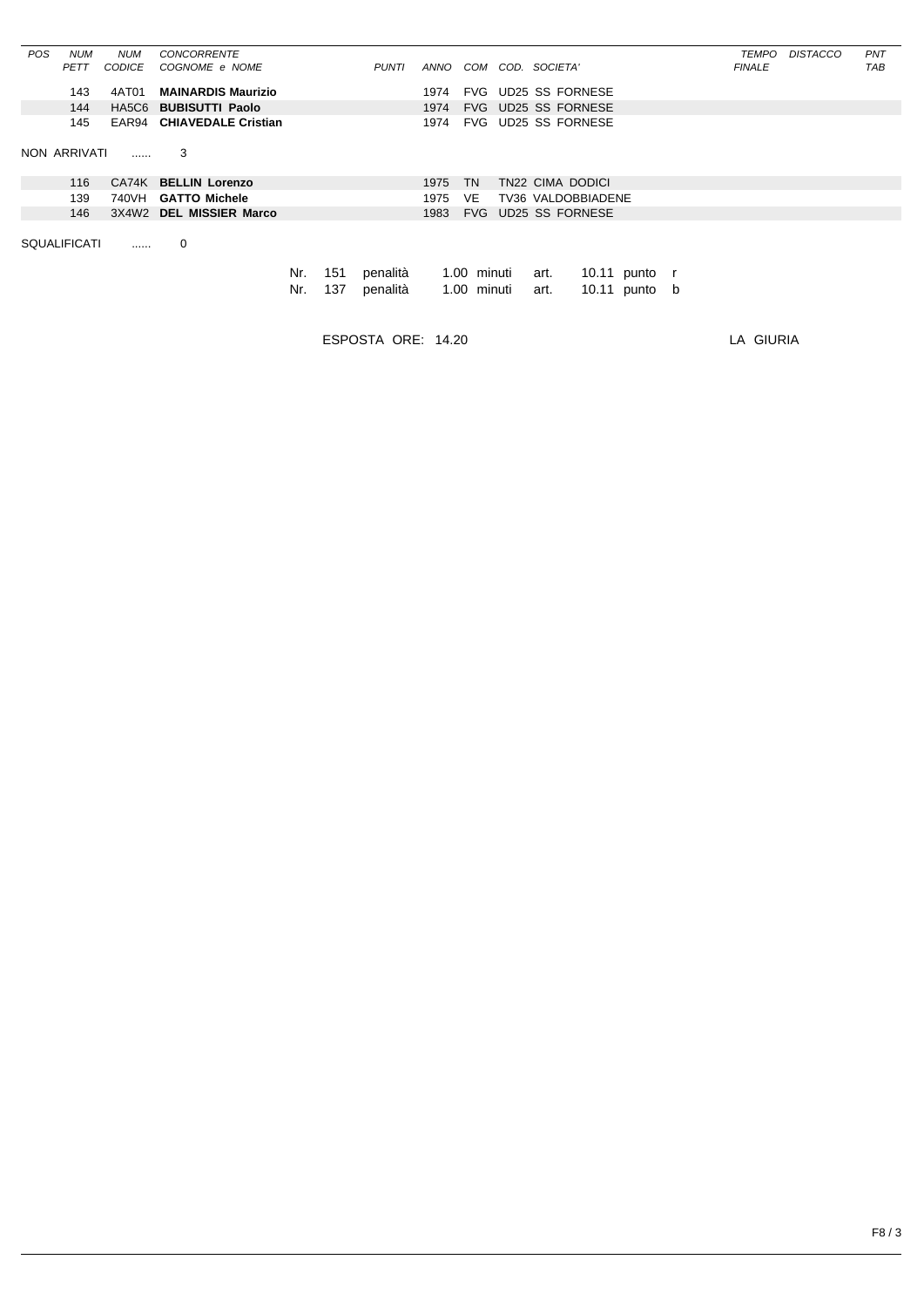



## CLASSIFICA UFFICIALE



|                         |                    | UVAJEMANAS<br>Sport<br><b>NAMGERMAN</b> |                                                                                                                                   |                                                                                                                                                                              |            |                             |                                                        |                 |                               |                                           | ALTO ADIG       |                   |
|-------------------------|--------------------|-----------------------------------------|-----------------------------------------------------------------------------------------------------------------------------------|------------------------------------------------------------------------------------------------------------------------------------------------------------------------------|------------|-----------------------------|--------------------------------------------------------|-----------------|-------------------------------|-------------------------------------------|-----------------|-------------------|
|                         |                    |                                         | Codex: M_MXP022 Cod.FISI:<br>4a SKIALPRACE - AHRNTAL<br>SOC. ORGANIZZATRICE SKIALPRACE AHRNTAL<br>LOCALITA' WEISSENBACH - AHRNTAL | CPI(N2)                                                                                                                                                                      |            | $Gr.Soc = Y$<br><b>DATA</b> | GARA CAL. FED. O REG. N°<br><b>CODICE SOCIETA'</b>     | P.FISI=Y        | $P_{\cdot}$ Reg $_{\cdot}$ =N | <b>XP022</b><br><b>BZJL</b><br>12/ 2/2012 |                 |                   |
|                         |                    |                                         | <b>GIURIA</b>                                                                                                                     |                                                                                                                                                                              |            |                             | CARATTERISTICHE TECNICHE                               |                 |                               |                                           |                 |                   |
|                         |                    |                                         | DELEGATO TECNICO<br>ASSISTENTE DT<br>DIRETTORE DI GARA<br>DIRETTORE DI PERC.                                                      | ROMOR VITTORIO 10FPR NOME PERCORSO CIMA GALLINA-HENNE<br>IRSARA DANIELE 1FC79 LUNGHEZZA<br>SCALISI THOMAS 4C93A DISLIVELLO SALITA<br>NEUMAIR MARKUS 0E1Y2 DISLIVELLO DISCESA |            |                             | DISLIVELLO TOTALE                                      |                 |                               | 13,0 km<br>1680 m<br>1320 m<br>3000 m     |                 |                   |
|                         |                    |                                         | 3 SALITE<br>-- 3 DISCESE<br>METODO DI PARTENZA: IN LINEA<br>TEMPO: Coperto                                                        | NEVE:<br>Farinosa                                                                                                                                                            |            |                             | ORA DI PARTENZA: 10.00<br>TECNICA GARA: INDIVIDUALE TC | TEMPERATURA -18 | °°C                           |                                           |                 |                   |
| POS                     | <b>NUM</b><br>PETT | <b>NUM</b><br>CODICE                    | <b>CONCORRENTE</b><br>COGNOME e NOME                                                                                              | <b>PUNTI</b>                                                                                                                                                                 |            |                             | ANNO COM COD. SOCIETA'                                 |                 |                               | <b>TEMPO</b><br><b>FINALE</b>             | <b>DISTACCO</b> | PNT<br><b>TAB</b> |
|                         |                    |                                         |                                                                                                                                   | <b>MASTER - MASCHILE</b>                                                                                                                                                     |            |                             |                                                        |                 |                               |                                           |                 |                   |
| $\mathbf{1}$            | 44                 | <b>C0H65</b>                            | <b>CAMPESTRINI Camillo</b>                                                                                                        | 1964                                                                                                                                                                         | <b>TN</b>  |                             | TN22 CIMA DODICI                                       |                 | --                            | 2:00'02.30                                | 0.00            | 319               |
| $\overline{\mathbf{c}}$ | 38                 |                                         | 67FPN STEINER Anton                                                                                                               | 1965                                                                                                                                                                         | AA         |                             | <b>BZE2 Martell</b>                                    | ASV             | $\overline{\phantom{a}}$      | 2:00'30.20                                | 27.90           | 302               |
| 3                       | 35                 |                                         | LAPJC BRUGGER Leo                                                                                                                 | 1965                                                                                                                                                                         | AA         |                             | BZ18 Ahrntal                                           | SK ASV          |                               | 2:06'18.30                                | 6'16.00         | 285               |
| $\overline{4}$          | 10                 |                                         | 1JHYV WEGER Hubert                                                                                                                | 1963                                                                                                                                                                         | AA         |                             | <b>BZJL Skialprace</b>                                 | Ahrnt           | $\overline{\phantom{a}}$      | 2:07'20.80                                | 7'18.50         | 269               |
| 5                       | 39                 | 1LY3C                                   | <b>HEISS Karl</b>                                                                                                                 | 1966                                                                                                                                                                         | AA         |                             | BZE2 Martell ASV                                       |                 |                               | 2:09'18.10                                | 9'15.80         | 252               |
| 6                       | 8                  |                                         | 4HM4W STIFTER Hartmann                                                                                                            | 1957                                                                                                                                                                         | AA         |                             | <b>BZJL Skialprace</b>                                 | Ahrnt           | $\overline{\phantom{a}}$      | 2:13'49.90                                | 13'47.60        | 235               |
| $\overline{7}$          | 45                 | 85LYD                                   | <b>LIRA Giancarlo</b>                                                                                                             | 1965                                                                                                                                                                         | <b>TN</b>  |                             | TN22 CIMA DODICI                                       |                 |                               | 2:14'33.30                                | 14'31.00        | 218               |
| 8                       | 9                  |                                         | 0DY9V STEINHAUSER Peter                                                                                                           | 1953                                                                                                                                                                         | AA         |                             | <b>BZJL Skialprace</b>                                 | Ahrnt           | $\overline{\phantom{a}}$      | 2:14'55.20                                | 14'52.90        | 201               |
| 9                       | 6                  | HA303                                   | <b>HOELLER Karl</b>                                                                                                               | 1963                                                                                                                                                                         | AA         |                             | <b>BZJL Skialprace</b>                                 | Ahrnt           | --                            | 2:17'12.90                                | 17'10.60        | 185               |
| 10                      | 50                 |                                         | 85PYW PANCHERI Gino                                                                                                               | 1966                                                                                                                                                                         | <b>TN</b>  |                             | TND1 BRENTA TEAM                                       |                 | $\overline{a}$                | 2:21'33.40                                | 21'31.10        | 168               |
| 11                      | $\overline{7}$     | A02M8                                   | <b>UNTERSTEINER Alois</b>                                                                                                         | 1958                                                                                                                                                                         | AA         |                             | <b>BZJL Skialprace</b>                                 | Ahrnt           |                               | 2:28'02.50                                | 28'00.20        | 151               |
| 12                      | 30                 |                                         | <b>HAUSMANN Franz</b>                                                                                                             | 1965                                                                                                                                                                         | <b>AUT</b> |                             | <b>AUSTRIA</b>                                         |                 | --                            | 2:28'44.40                                | 28'42.10        | 134               |
| 13                      | $\overline{4}$     |                                         | HA2ZY BERGMEISTER Franz                                                                                                           | 1963                                                                                                                                                                         | AA         |                             | <b>BZJL Skialprace</b>                                 | Ahrnt           | $\overline{a}$                | 2:34'54.30                                | 34'52.00        | 118               |
| 14                      | 41                 |                                         | DA8DL FRIZZO Davide                                                                                                               | 1965                                                                                                                                                                         | <b>TN</b>  |                             | TN22 CIMA DODICI                                       |                 | $\overline{\phantom{a}}$      | 2:37'48.60                                | 37'46.30        | 101               |
| 15                      | 52                 | 9201T                                   | <b>ZANOTELLI Tommaso</b>                                                                                                          | 1965                                                                                                                                                                         | <b>VE</b>  |                             | VI41 CAI SCHIO                                         |                 | $\overline{a}$                | 2:41'23.90                                | 41'21.60        | 84                |
| 16                      | 49                 |                                         | EA7TY FERRARI Fabrizio                                                                                                            | 1966                                                                                                                                                                         | <b>TN</b>  |                             | TND1 BRENTA TEAM                                       |                 |                               | 2:41'26.10                                | 41'23.80        | 67                |
| 17                      | 54                 | 57P42                                   | <b>CORTIVO Vanni</b>                                                                                                              | 1961                                                                                                                                                                         | <b>VE</b>  |                             | VI41 CAI SCHIO                                         |                 |                               | 2:48'09.20                                | 48'06.90        | 50                |
| 18                      | 53                 | 63YYY                                   | <b>PIERANTONI Giuseppe</b>                                                                                                        | 1951                                                                                                                                                                         | VE         |                             | VI41 CAI SCHIO                                         |                 | $\overline{\phantom{a}}$      | 2:58'40.90                                | 58'38.60        | 34                |
| 19                      | 51                 | NJ10H                                   | <b>BALDASSARI Mauro</b>                                                                                                           | 1960                                                                                                                                                                         | <b>TN</b>  |                             | TND1 BRENTA TEAM                                       |                 | $\overline{\phantom{a}}$      | 3:58'01.00                                | :57'58.70       | 17                |
|                         | PARTECIPANTI       | .                                       | 30                                                                                                                                |                                                                                                                                                                              |            |                             |                                                        |                 |                               |                                           |                 |                   |
|                         | NON PARTITI        | .                                       | 8                                                                                                                                 |                                                                                                                                                                              |            |                             |                                                        |                 |                               |                                           |                 |                   |
|                         | 11                 | HA30A                                   | <b>MAYR Paul Robert</b>                                                                                                           | 1960                                                                                                                                                                         | AA         |                             | <b>BZJL Skialprace</b>                                 | Ahrntal         |                               |                                           |                 |                   |

|                 | HA30A MAYR Paul Robert         |         | 1960 AA BZJL-Skialprace Ahrntal |
|-----------------|--------------------------------|---------|---------------------------------|
| 31              | 80F7Y OBERTI Fabrizio          | 1962 AC | BG07 GSA VERTOVESE              |
| 32 <sup>2</sup> | 4L60N CATTANEO Martino         | 1960 AC | BG08 VALGANDINO A.S.D.          |
| 36              | 30643 WURZER Manfred           | 1963 AA | BZ79 Niederdorf ASV             |
| 37              | 66M7Y INNERKOFLER Eugen        | 1964 AA | BZ79 Niederdorf ASV             |
| 40              | M0539 <b>ELLEMUNTER Johann</b> | 1958 AA | BZJH Badia Sport                |
| 43              | 85CRV PASQUALINI Agostino      | 1965 TN | TN22 CIMA DODICI                |
| 46              | DANF9 <b>IORIATTI Giuliano</b> | 1964 TN | TN40 L'ARCOBALENO               |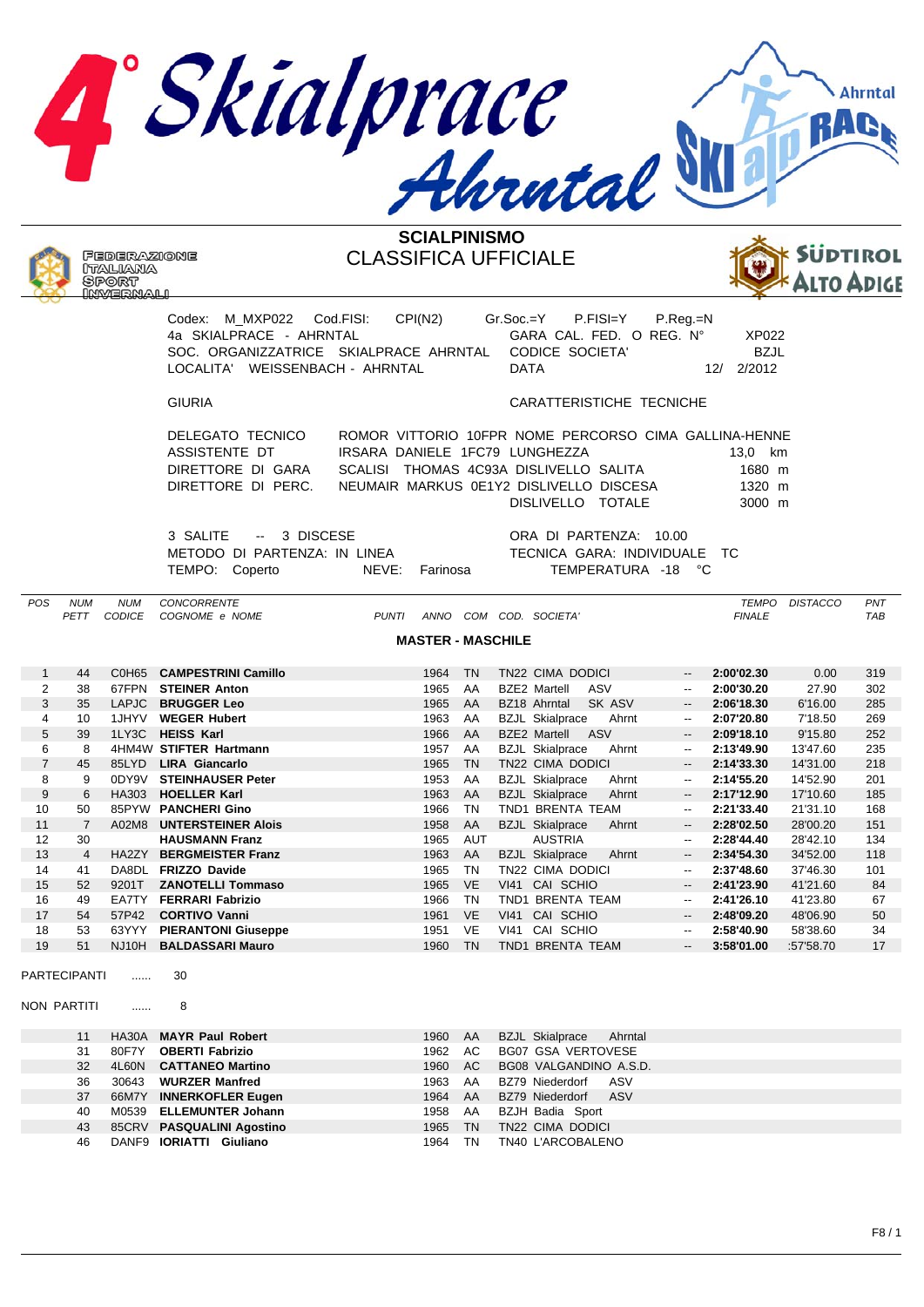| POS | <b>NUM</b>   | <b>NUM</b>                                | CONCORRENTE               |              |      |           |                      | TEMPO         | DISTACCO | <b>PNT</b> |
|-----|--------------|-------------------------------------------|---------------------------|--------------|------|-----------|----------------------|---------------|----------|------------|
|     | PETT         | <b>CODICE</b>                             | COGNOME e NOME            | <b>PUNTI</b> | ANNO | COM       | COD. SOCIETA'        | <b>FINALE</b> |          | <b>TAB</b> |
|     |              |                                           |                           |              |      |           |                      |               |          |            |
|     | NON ARRIVATI | <b><i>Committee State State State</i></b> |                           |              |      |           |                      |               |          |            |
|     |              |                                           |                           |              |      |           |                      |               |          |            |
|     | 34           |                                           | MON85 GARAVANA Fabio      |              | 1966 | VE.       | BL42 VALLE AGORDINA  |               |          |            |
|     | 42           |                                           | MOLAY ZANGHELLINI Antonio |              | 1966 | TN        | TN22 CIMA DODICI     |               |          |            |
|     | 48           |                                           | CA3N2 CASARI Mauro        |              | 1961 | <b>TN</b> | TNA4 VALLE DEI LAGHI |               |          |            |
|     |              |                                           |                           |              |      |           |                      |               |          |            |

SQUALIFICATI ...... 0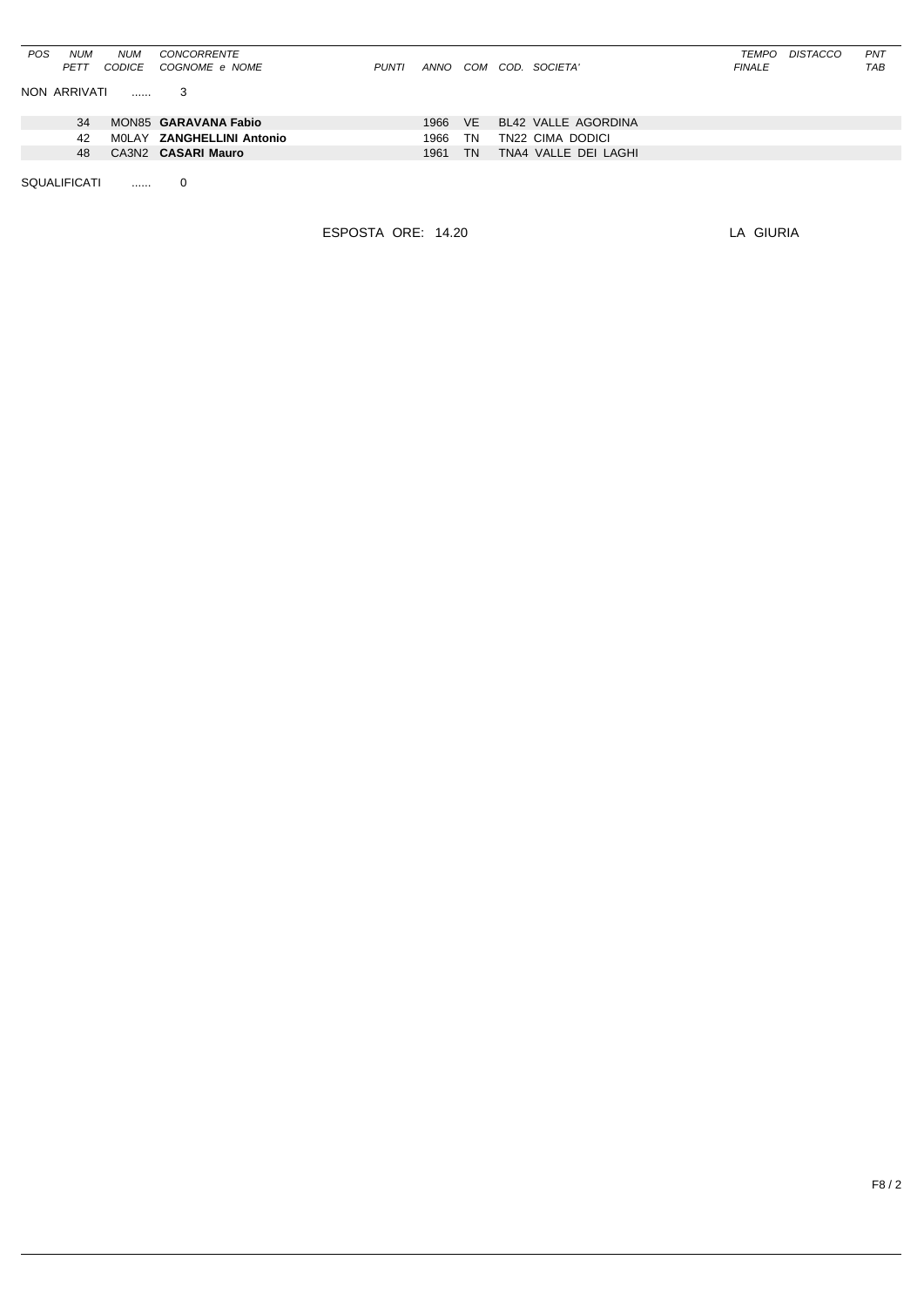

|                |              |                                                                                                                                                                                                                                                                                                                                   | Codex: S_FXP022<br>4a SKIALPRACE - AHRNTAL<br>SOC. ORGANIZZATRICE SKIALPRACE AHRNTAL CODICE SOCIETA'<br>LOCALITA' WEISSENBACH - AHRNTAL | Cod.FISI:      | CPI(N2)                     |           | Gr.Soc.=Y<br><b>DATA</b> | GARA CAL. FED. O REG. Nº     | P.FISI=Y | $P_{\cdot}$ Reg $_{\cdot}$ =N | XP022<br><b>BZJL</b><br>12/ 2/2012 |                |                   |
|----------------|--------------|-----------------------------------------------------------------------------------------------------------------------------------------------------------------------------------------------------------------------------------------------------------------------------------------------------------------------------------|-----------------------------------------------------------------------------------------------------------------------------------------|----------------|-----------------------------|-----------|--------------------------|------------------------------|----------|-------------------------------|------------------------------------|----------------|-------------------|
|                |              |                                                                                                                                                                                                                                                                                                                                   | <b>GIURIA</b>                                                                                                                           |                |                             |           |                          | CARATTERISTICHE TECNICHE     |          |                               |                                    |                |                   |
|                |              | <b>DELEGATO TECNICO</b><br>ROMOR VITTORIO 10FPR NOME PERCORSO CIMA GALLINA-HENNE<br>ASSISTENTE DT<br>IRSARA DANIELE 1FC79 LUNGHEZZA<br>12.0 km<br>DIRETTORE DI GARA<br>SCALISI THOMAS 4C93A DISLIVELLO SALITA<br>1520 m<br>DIRETTORE DI PERC.<br>NEUMAIR MARKUS 0E1Y2 DISLIVELLO DISCESA<br>1250 m<br>DISLIVELLO TOTALE<br>2770 m |                                                                                                                                         |                |                             |           |                          |                              |          |                               |                                    |                |                   |
|                |              |                                                                                                                                                                                                                                                                                                                                   | 3 SALITE<br>-- 3 DISCESE                                                                                                                |                |                             |           |                          | ORA DI PARTENZA: 10.00       |          |                               |                                    |                |                   |
|                |              |                                                                                                                                                                                                                                                                                                                                   | METODO DI PARTENZA: IN LINEA                                                                                                            |                |                             |           |                          | TECNICA GARA: INDIVIDUALE TC |          | TEMPERATURA -18 °C            |                                    |                |                   |
|                |              |                                                                                                                                                                                                                                                                                                                                   | TEMPO: Coperto                                                                                                                          | NEVE: Farinosa |                             |           |                          |                              |          |                               |                                    |                |                   |
| <b>POS</b>     | <b>NUM</b>   | <b>NUM</b><br>PETT CODICE                                                                                                                                                                                                                                                                                                         | <b>CONCORRENTE</b><br>COGNOME e NOME                                                                                                    | <b>PUNTI</b>   |                             |           |                          | ANNO COM COD. SOCIETA'       |          |                               | <b>FINALE</b>                      | TEMPO DISTACCO | PNT<br><b>TAB</b> |
|                |              |                                                                                                                                                                                                                                                                                                                                   |                                                                                                                                         |                | <b>SENIORES - FEMMINILE</b> |           |                          |                              |          |                               |                                    |                |                   |
|                |              |                                                                                                                                                                                                                                                                                                                                   |                                                                                                                                         |                |                             |           |                          |                              |          |                               |                                    |                |                   |
| $\mathbf{1}$   | 219          |                                                                                                                                                                                                                                                                                                                                   | 9AAA4 MARTINELLI Francesca                                                                                                              |                | 1971 AC                     |           |                          | SO29 A.VALTELLINA            |          | $\overline{\phantom{a}}$      | 1:51'29.70                         | 0.00           | 309               |
| $\overline{2}$ | 210          |                                                                                                                                                                                                                                                                                                                                   | 80PFR CALLIARI Orietta                                                                                                                  |                | 1969                        | TN.       |                          | TND1 BRENTA TEAM             |          | $\overline{\phantom{a}}$      | 2:00'11.60                         | 8'41.90        | 275               |
| 3              | 209          |                                                                                                                                                                                                                                                                                                                                   | CAFOW GROSS Annemarie                                                                                                                   |                | 1969 TN                     |           |                          | TNH9 BOGN DA NIA             |          | --                            | 2:00'23.70                         | 8'54.00        | 240               |
| $\overline{4}$ | 200          |                                                                                                                                                                                                                                                                                                                                   | 19V70 INNERHOFER Andrea                                                                                                                 |                | 1973 AA                     |           |                          | <b>BZJL Skialprace</b>       | Ahrnt    | $-$                           | 2:02'57.50                         | 11'27.80       | 206               |
| 5              | 213          |                                                                                                                                                                                                                                                                                                                                   | AAHZW STUFFER Birgit                                                                                                                    |                | 1976                        | <b>AA</b> |                          | BZ11 Gossensass ASV          |          |                               | 2:08'05.90                         | 16'36.20       | 172               |
| 6              | 211          |                                                                                                                                                                                                                                                                                                                                   | <b>LACHNER Evelyne</b>                                                                                                                  |                | 1969 AUT                    |           |                          | <b>AUSTRIA</b>               |          | $\overline{\phantom{a}}$      | 2:14'57.80                         | 23'28.10       | 137               |
| $\overline{7}$ | 215          |                                                                                                                                                                                                                                                                                                                                   | 133RF RENZLER Astrid                                                                                                                    |                | 1969                        | <b>AA</b> |                          | <b>BZJL Skialprace</b>       | Ahrnt    |                               | 2:20'10.80                         | 28'41.10       | 103               |
| 8              | 214          |                                                                                                                                                                                                                                                                                                                                   | EA5MP DE SIMONE Stefanie                                                                                                                |                | 1982 AA                     |           |                          | BZ11 Gossensass ASV          |          | $-$                           | 2:22'30.70                         | 31'01.00       | 69                |
| 9              | 216          |                                                                                                                                                                                                                                                                                                                                   | <b>KRAHBICHLER Katrin</b>                                                                                                               |                | 1987 AUT                    |           |                          | <b>AUSTRIA</b>               |          |                               | 2:42'05.90                         | 50'36.20       | 34                |
|                | PARTECIPANTI | $\cdots$                                                                                                                                                                                                                                                                                                                          | 14                                                                                                                                      |                |                             |           |                          |                              |          |                               |                                    |                |                   |
|                | NON PARTITI  | $\cdots$                                                                                                                                                                                                                                                                                                                          | 4                                                                                                                                       |                |                             |           |                          |                              |          |                               |                                    |                |                   |
|                | 202          |                                                                                                                                                                                                                                                                                                                                   | 86X82 PERON Roberta                                                                                                                     |                | 1967 TN                     |           |                          | TN22 CIMA DODICI             |          |                               |                                    |                |                   |
|                | 212          |                                                                                                                                                                                                                                                                                                                                   | 4HPAY DE FRANCESCH Nada                                                                                                                 |                | 1971                        | <b>VE</b> |                          | BLA1 DOLOMITI SKI-ALP        |          |                               |                                    |                |                   |
|                | 217          |                                                                                                                                                                                                                                                                                                                                   | <b>LAMNK FORI Katia</b>                                                                                                                 |                |                             |           |                          | 1972 CAE PR4A KIMONA ASD     |          |                               |                                    |                |                   |
|                | 218          |                                                                                                                                                                                                                                                                                                                                   | LAMDZ BERNAZZOLI Anna                                                                                                                   |                | 1976                        |           |                          | CAE PR4A KIMONA ASD          |          |                               |                                    |                |                   |
|                | NON ARRIVATI | $\ldots$                                                                                                                                                                                                                                                                                                                          | $\mathbf{1}$                                                                                                                            |                |                             |           |                          |                              |          |                               |                                    |                |                   |
|                | 220          |                                                                                                                                                                                                                                                                                                                                   | N04E4 GALLO Ester                                                                                                                       |                | 1973 TN                     |           |                          | TN22 CIMA DODICI             |          |                               |                                    |                |                   |
|                | SQUALIFICATI |                                                                                                                                                                                                                                                                                                                                   | $\mathbf 0$                                                                                                                             |                |                             |           |                          |                              |          |                               |                                    |                |                   |
|                |              |                                                                                                                                                                                                                                                                                                                                   |                                                                                                                                         |                |                             |           |                          |                              |          |                               |                                    |                |                   |